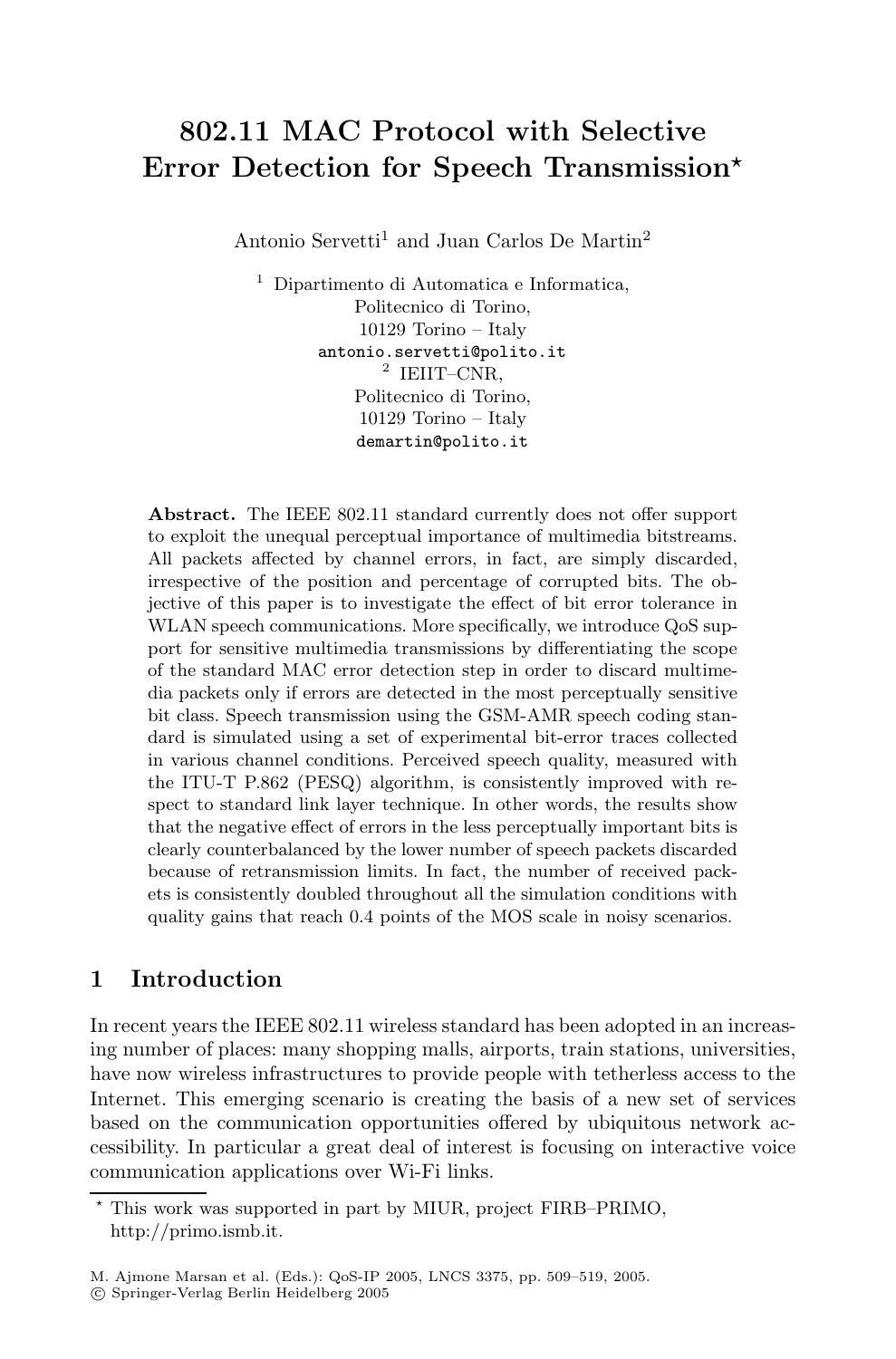However several challenges need to be addressed to provide successful speech services over a network originally intended for generic data traffic and characterized by potentially high error rates. While for data transfers, in fact, throughput is the main parameter for measuring the network performance, multimedia services depend on strict quality of service (QoS) requirements in terms of packet loss and delay. Moreover, in current data-oriented WLAN's, packet losses are also due to the need of data integrity during transfers, i.e., every hop discards all packets affected by channel errors, irrespective of the percentage of corrupted data. This approach does not exploit what modern multimedia compression algorithms offer, namely, a certain degree of error resilience, so that the decoder can still benefit from corrupted packets. As a consequence a new error tolerant extension to the MAC layer is advisable for multimedia transmission in wireless environments.

In this paper we analyze the advantages of modifying the link layer of IEEE 802.11 networks allowing partially corrupted speech packets to be forwarded (and not discarded) without requiring additional retransmissions. We find that this new functionality enables differentiated treatment of voice streams and can be tuned to meet speech QoS requirements of low delay and losses.

IEEE 802.11 Medium Access Control (MAC) layer [1] provides a checksum to prevent forwarding of erroneous frames: if a bit or more are corrupted the packet is discarded and the sender will retransmit the data until a maximum retransmission limit is reached. Since speech data bits are known to have different perceptual importance [2], they can be packed in sensitivity order and a checksum applied only to the most important subset. Partial checksum will prevent useful frames to be dropped and will reduce the number of retransmissions, thus reducing the network load and delay when the error probability is high.

Previous work addressed the problem of multimedia transmission over lossy networks suggesting to apply selective checksums to the UDP transport protocol [3]: if the packet is received with errors, it is delivered to the application only if the checksummed bits are correct, otherwise the packet is dropped. First proposed by Larzon in [4], for progressive coding schemes, PCM audio, and MPEG video, UDP-Lite has then been studied by Singh [5] and Reine [6]. UDP-Lite has been shown capable of providing less end-to-end delay, reduced jitter, higher throughput, less packet losses, and better video quality than plain UDP.

According to the current IEEE 802.11 MAC standard UDP-Lite cannot be effectively employed on wireless networks because erroneous frames are dropped by the link layer before reaching the UDP layer. Also the recent 802.11e extension to the MAC standard [7], specifically proposed for multimedia applications, does not allow the adoption of partial checksum techniques. However the idea of an error tolerant 802.11 network has already been discussed in the literature. The performance of the UDP-Lite protocol is, in fact, evaluated for a WLAN scenario in [8] where the checksum coverage is limited to protocol headers, and the 802.11 MAC level error checking feature is completely disabled (thus disabling the retransmission mechanism too). [9] and [10] take a step forward with the idea of reflecting the UDP-Lite policy of sensitive and insensitive data in the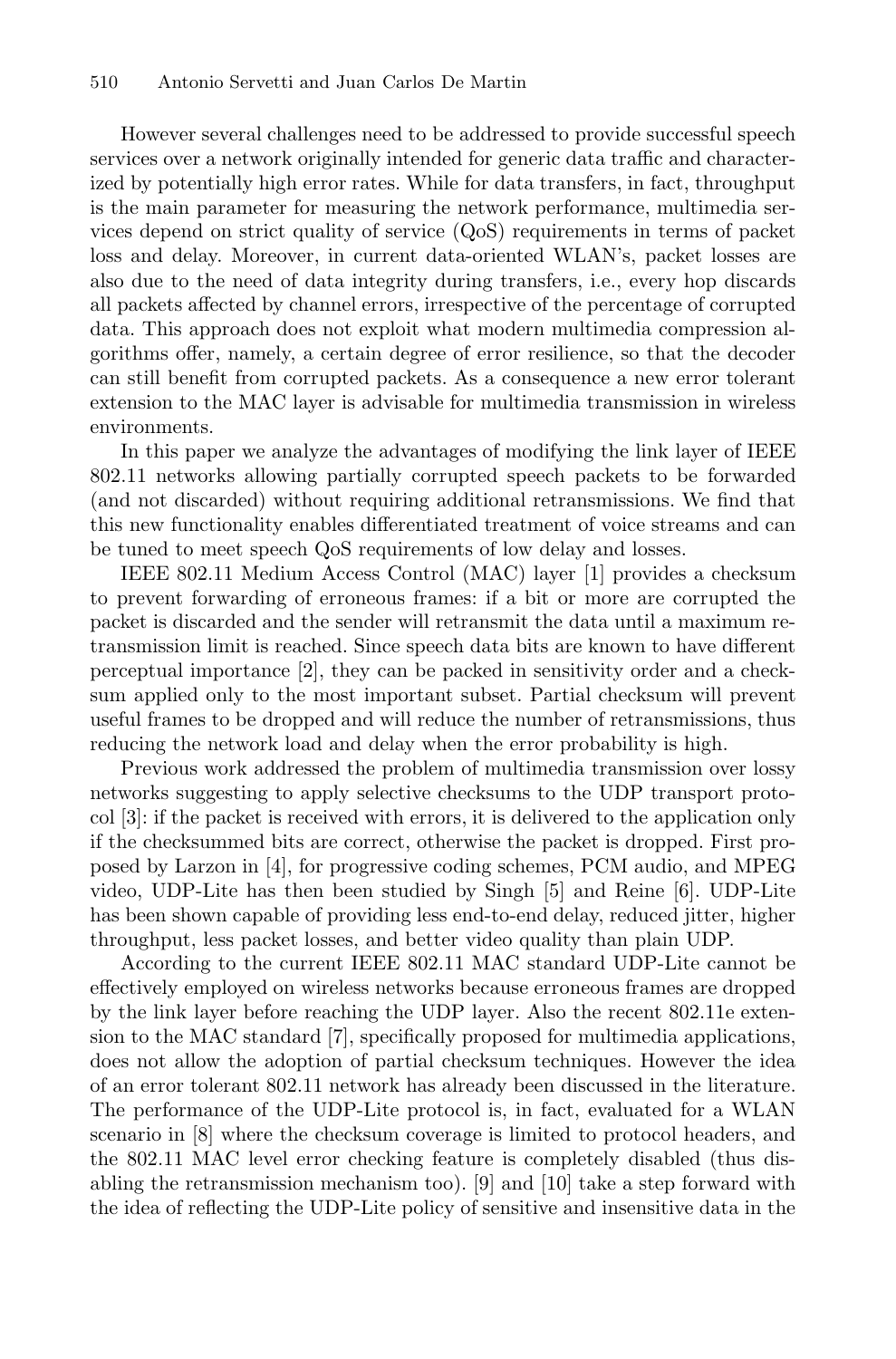| bytes: $2$ |  |  |  |  |  | $0 - 2304$                                                                       |  |
|------------|--|--|--|--|--|----------------------------------------------------------------------------------|--|
|            |  |  |  |  |  | Frame   Duration/   Address1   Address2   Address3   Sequence   Frame Body   FCS |  |
|            |  |  |  |  |  |                                                                                  |  |

**Fig. 1.** Frame format of an 802.11 data frame MPDU. Each data-type frame consists of a MAC Header, a variable length information Frame Body, and a Frame Check Sequence (FCS). The MAC overhead due to the MAC header and the FCS is 28 bytes in total.

MAC protocol. That permits to detect, discard, and retransmit heavily "perceptually" corrupted packets not only at the receiver-end, but also at every wireless hop. As stated in these papers, the link-layer implementation of selective error detection can be more effective especially in case of high end-to-end delay scenarios, where end-to-end retransmission would not be applicable. Hop-by-hop retransmission is, in fact, a prompter solution that enables the delivery of an "acceptable" packet with lower delay. The results obtained by means of network simulations in infrastructure [9] and in ad-hoc [10] scenarios show that error checking only the most sensitive part of the multimedia payload is very effective when speech transmission is considered: delay, packet loss and network load are significantly reduced. Substantial gains are also reported for video transmission, notably in [11], where the H.264 coder is considered.

In comparison with previous works, the original contribution of this paper is in the simulation and evaluation method. Instead of using a model to generate a realistic 802.11 bit-error behavior, we use experimental 802.11b error traces collected under various network conditions. Moreover our performance analysis is not limited to consider the overall packet loss rate, but the perceptual quality of GSM AMR-WB [12] coded speech transmission is measured using the ITU-T P.862 standard, i.e., the Perceptual Evaluation of Speech Quality (PESQ) [13]. Network simulations show that the speech distortion introduced by decoding partially corrupted packets is clearly lower than the distortion that would have been caused by their discarding.

The paper is organized as follows. In Section 2, we introduce the wireless Voice over IP scenario and we describe the selective bit error checking MAC protocol for wireless multimedia. Performance evaluation and quality results are presented in Section 3 followed by the conclusions in Section 4.

## **2 Selective Error Detection in 802.11 WLAN's**

The wireless case is a quite challenging environment for packet communications. Hop-by-hop transmissions are affected by high error probability because of interference with others signal sources as well as fading. To overcome this problem the current 802.11 medium access control implementation forces a receiver station to discard every erroneous packet and a simple retransmission control policy is used to reduce end-to-end packet loss.

In this scenario Voice over IP applications can tolerate few losses (*<* 3%); above that threshold, the communication quality becomes unacceptable. If many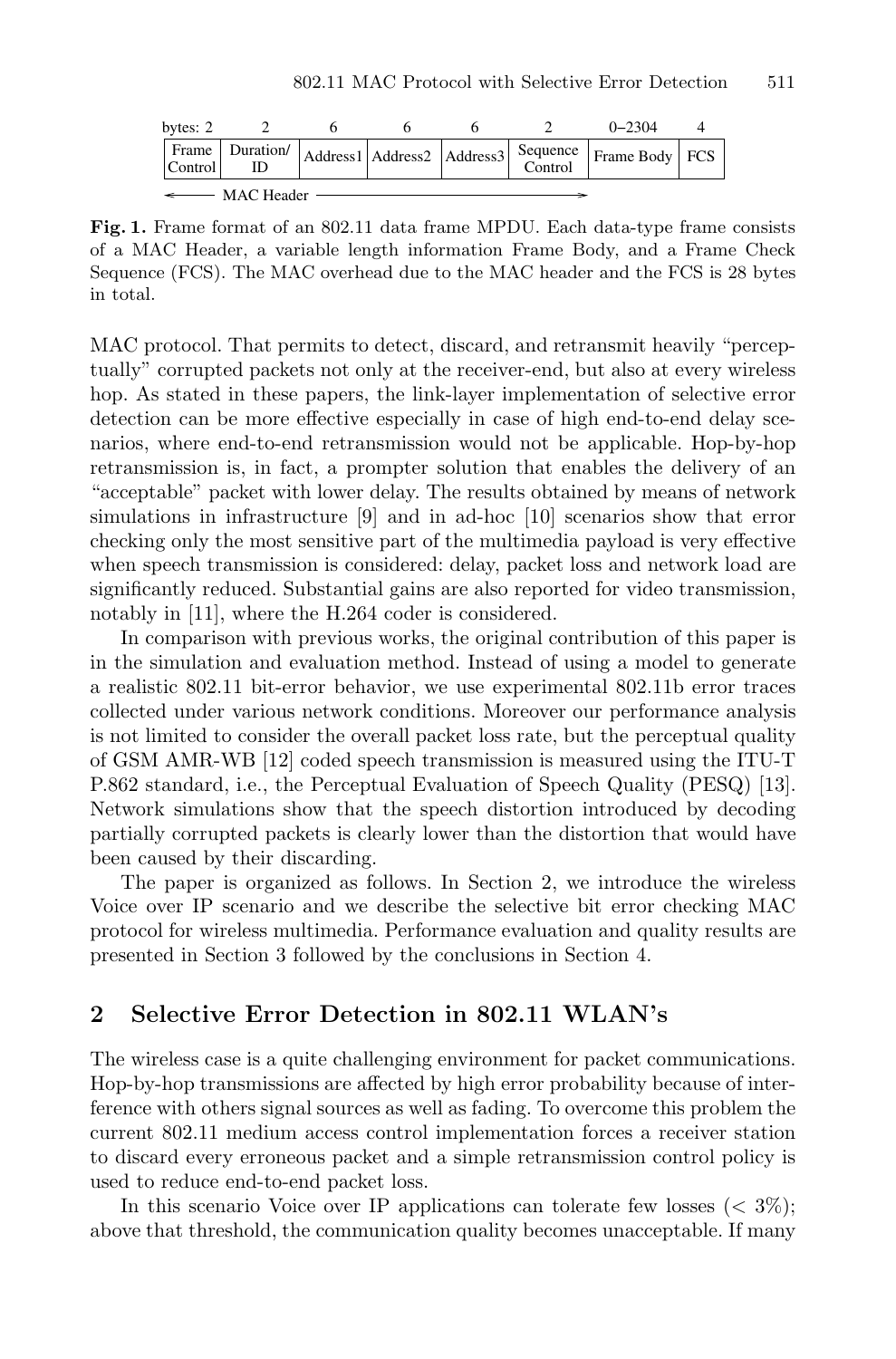retransmissions are employed to reduce losses, the positive effects of receiving more packets is undone by the consequences of higher end-to-end delays that reduce the communication interactivity. Delays are influenced also by the shared nature of the wireless link, in fact, stations contend for a transmission opportunity for each packet transmitted, a severe problem in congested scenarios.

#### **2.1 IEEE 802.11 MAC Protocol**

The IEEE 802.11b physical layer describes a Direct Sequence Spread Spectrum (DSSS) system with an 11 Mbps bit-rate [1] operating in the industrial, scientific, and medical (ISM) band at 2.4 GHz. The fundamental transmission medium defined to support asynchronous data transfer on a best effort basis is called Distributed Coordination Function (DCF). It operates in a contention mode to provide fair access to the channel for all stations. If two or more stations initiate their transmission at the same time, a collision occurs. A collision avoidance mechanism based on a random backoff procedure is meant to reduce this problem.

Because of collisions and channel noise, each station must be informed about the success of its transmission. Therefore each transmitted MAC protocol data unit (MPDU) requires an acknowledgment (ACK). Acknowledgment are sent by the receiver upon successful and error free packet reception. To verify the dataunit integrity the frame format, shown in Fig. 1, provides a 4-byte Frame Check Sequence (FCS) field. The destination station compares the packet FCS with a new one computed over all the received MAC bits. Only if all the bits are correct the two FCS's match each other and the packet is positively acknowledged by sending an ACK frame back to the source station. If this ACK frame is not received right after the transmission the sending station may contend again for the channel to transmit the unacknowledged packet until a maximum retry limit is reached. For each retransmission the random backoff time increases because drawn from a double-sized time window (up to a maximum defined value), so that the probability of repeated collisions is reduced.

#### **2.2 Selective Error Detection**

The adoption of selective error detection in the IEEE 802.11 MAC layer, provided that packet discarding can be avoided as long as errors do not affect important bits of the multimedia payload, can produce several positive effects on the network.

To illustrate the behavior of the proposed technique let us consider an *n*-bit long frame with *m* bits covered by the checksum. For simplicity's sake, only in the current section, we assume that the bit error probability is uniform and equal to  $p$ , and each bit is independent of the others. The packet loss rate (PLR) of a packet with *m* checksummed bit is expressed by the equation  $PLR_m =$  $[1 - (1 - p)^m]$ , independently by its size *n*. For a full checksum scheme, *m* is equal to *n*. If selective error detection is implemented then  $m < n$  and a partial checksum, that do not covers all data bits, is employed.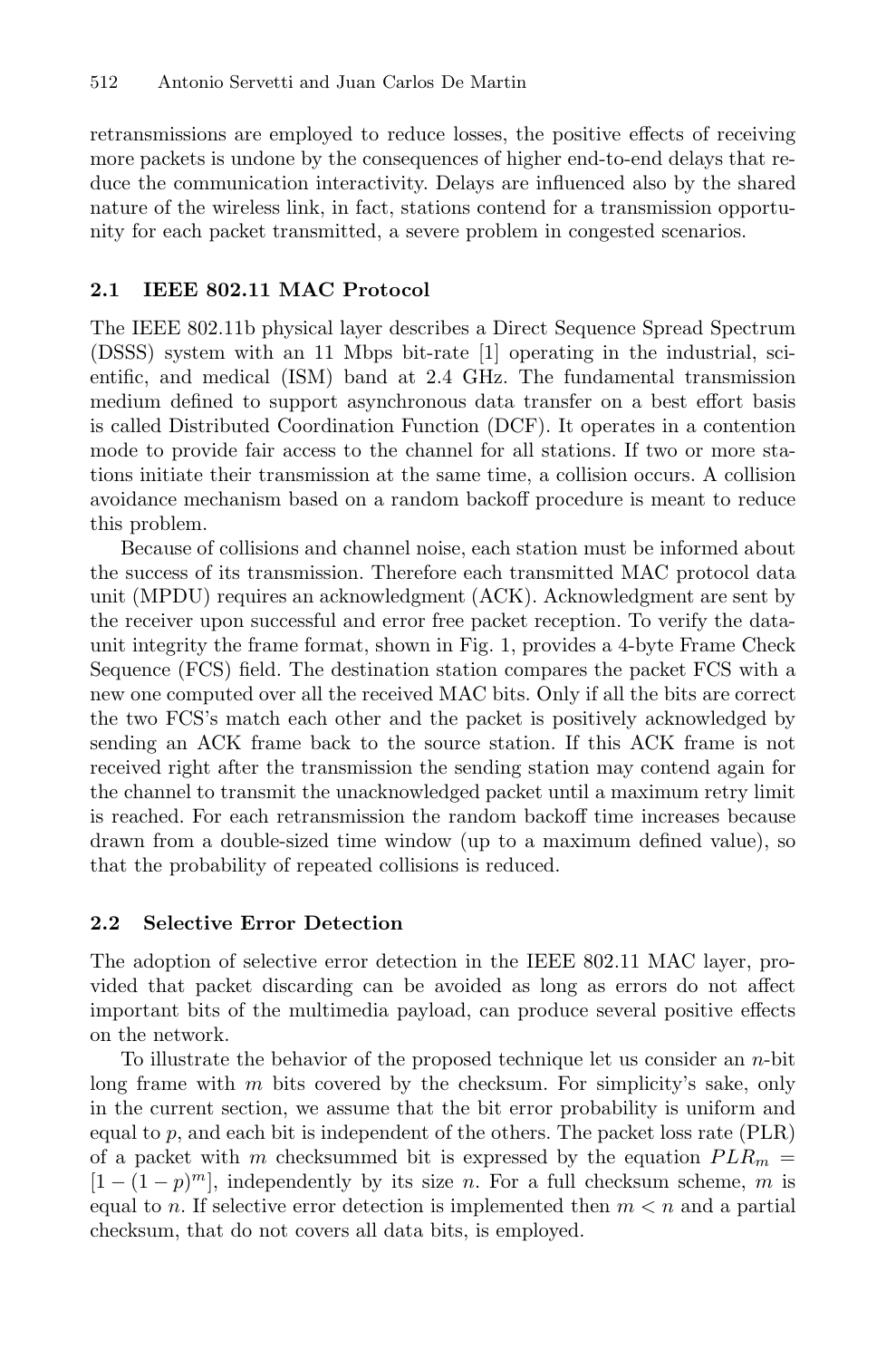If a maximum of *N −* 1 retransmissions are allowed then the packet loss rate, that is the probability of *N* unsuccessful transmissions, is  $PLR_m(N) =$  $(PLR_m)^N$ . Finally, consider the expected number of transmissions *T* for each packet when maximum *N* attempts are allowed:

$$
E\{T\} = \sum_{i=1}^{N-1} i(1 - PLR_m)PLR_m^{i-1} + N \cdot PLR_m^{N-1}
$$

$$
= \frac{1 - PLR_m^N}{1 - PLR_m} = \sum_{n=0}^{N-1} PLR_m^n.
$$
 (1)

As expected, the reduction of checksummed bits effectively decreases the packet loss and the total number of transmissions. Consequently end-to-end delay and network load are reduced with positive effects on the quality of service that can be achieved by all the transmissions in the network.

Among the effects of selective error detection we should also introduce the concept of *corrupted* packet that refers to a packet where errors occur only outside the checksum coverage. The packet corruption rate (PCR) is then defined as [11]

$$
PCR_m(N) = (1-p)^m \cdot [1-(1-p)^{(n-m)}] \sum_{i=0}^{N-1} [1-(1-p)^m]^i.
$$
 (2)

For the case of  $N = 1$  the equation simply becomes:  $PLR_n(1) = PLR_m(1) +$  $PCR<sub>m</sub>(1)$ . With no retransmissions, in fact, the sum of corrupted and lost packets for selective detection shall be the same as the number of lost packets if the whole data is checksummed. The complex effect of retransmissions will be further investigated in Section 3. Retransmissions play a fundamental role in favoring full or partial checksum techniques. The latter solution guarantees a lower PLR often accepting lightly corrupted packets, while the former presents more packet losses, but it ensures the integrity of the received ones.

Performance evaluation of the proposed technique should not only be limited to considering the packet loss rate, but should also include the effect of decoding partially corrupted packets. Hence, in the following, we drop the simplistic assumption of uniform bit error probability, and we derive bit error rate and location from actual transmission measurements to prove the effectiveness of the proposed technique in a real scenario.

## **3 Performance Evaluation for Speech Transmission**

Selective error detection performance is evaluated for speech transmission over a wireless channel using the wideband GSM Adaptive Multi Rate (AMR) coder [12]. Different channel conditions and maximum number of retransmissions are considered. Objective speech quality measures are then employed to compare the perceived speech quality of the received streams.

Figure 2 shows the error detection coverage in a 802.11 data MPDU with speech payload. At the application level voice is encoded by the 23.85 kb/s GSM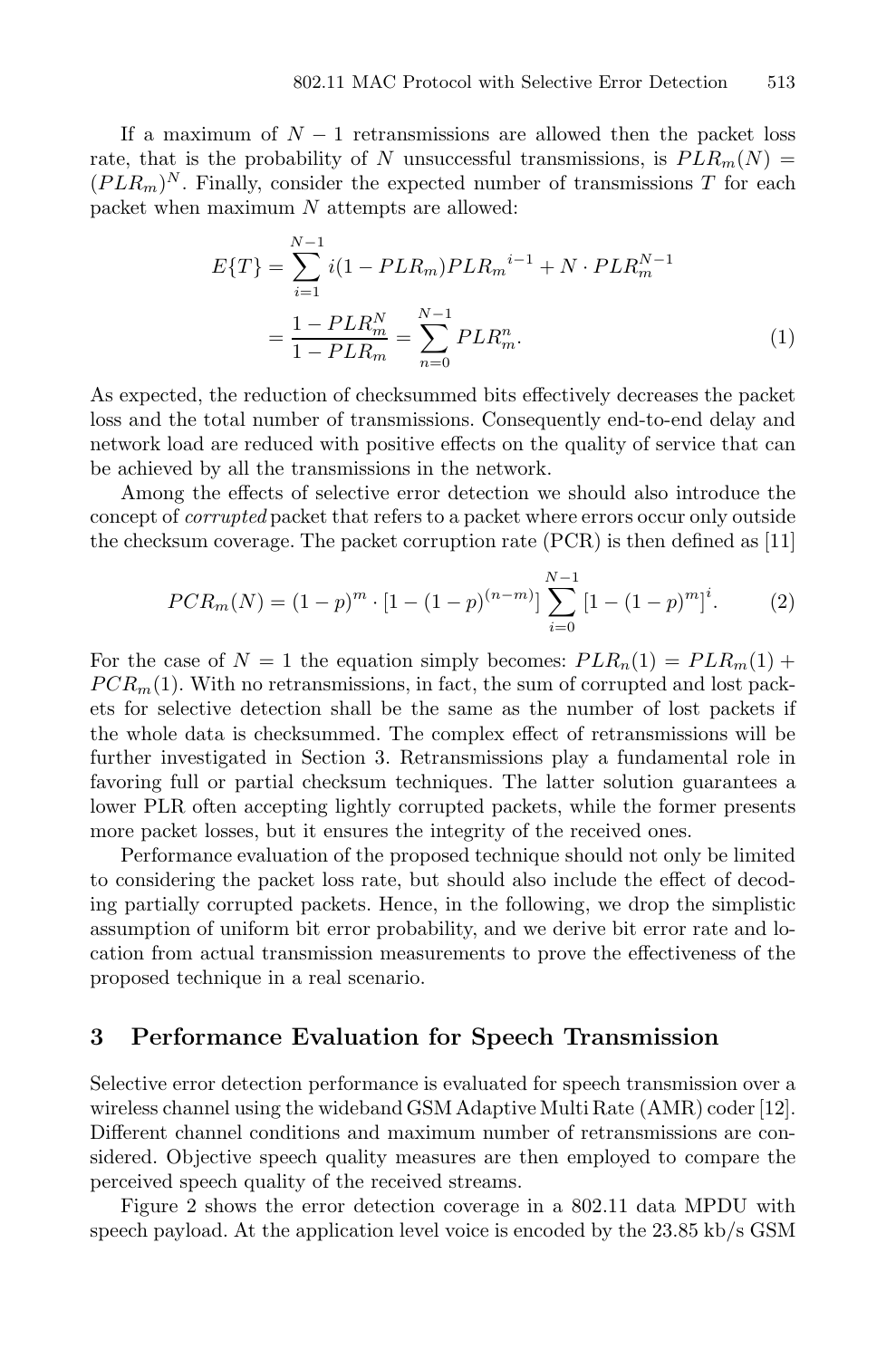

**Fig. 2.** Standard (1) and modified (2) MAC checksum coverage.

AMR-WB coder in frames of 477 bits. Speech encoder output bits are ordered according to their subjective importance and divided in two classes: Class A and Class B (as defined in the standard  $(14)$ ). Class A (first 72 bits) contains the bits most sensitive to errors and any error in these bits typically results in a corrupted speech frame which should not be decoded without applying appropriate error concealment. Class B contains bits where increasing error rates gradually reduce the speech quality, but decoding of an erroneous speech frame is usually possible without annoying artifacts.

Real-time Transport Protocol (RTP) is used according to RFC 3267 specification for AMR encoded speech signals: ten control bits are present at the beginning of the speech payload and additional bits are added to the end as padding to make the payload byte aligned for a total of 61 bytes. For the RTP, UDP, and IP headers, Robust Header Compression is assumed that allows the 40-byte header to be compressed in 2 bytes. Then each data-type MPDU comprises a 24-byte header plus a 4 byte checksum. To support partial checksum in the modified MAC proposal an additional two-byte fixed-length field should be introduced to specify the number of covered bit, starting from the beginning of the MAC data unit.

### **3.1 Wireless Bit-Error Trace Collection**

Characterizing the error behavior of the 802.11 channel is a fundamental issue that strongly influences wireless network simulations. While it is well known that wireless links have typically higher error rates than their wired counterparts, the detailed characteristics of wireless errors are not easy to reproduce in a computer simulation [15]. Lacking of a widely acknowledged model for simulating the wireless 802.11b bit-error behavior, we decided to use an experimental, tracebased approach.

The basic idea, for bit-error trace collection, has been to transmit a wellknown packet stream over an 11 Mbps 802.11b wireless network using specially formatted UDP packets that include in the payload information for error detection such as a redundant sequence number and a repeated signature. For our modeling of packet errors, we decided to send sequences of 100-byte packets every 20 ms.

All the bit-error traces were collected at the receiver by modifying the wireless device drivers. More specifically, the receiver was a Linux box using a Prism2 wireless 802.11b PCMCIA-Card and Wlan-Ng (ver. 0.2.1-pre20) device drivers. When in monitoring mode the modified device drivers passed all packets to the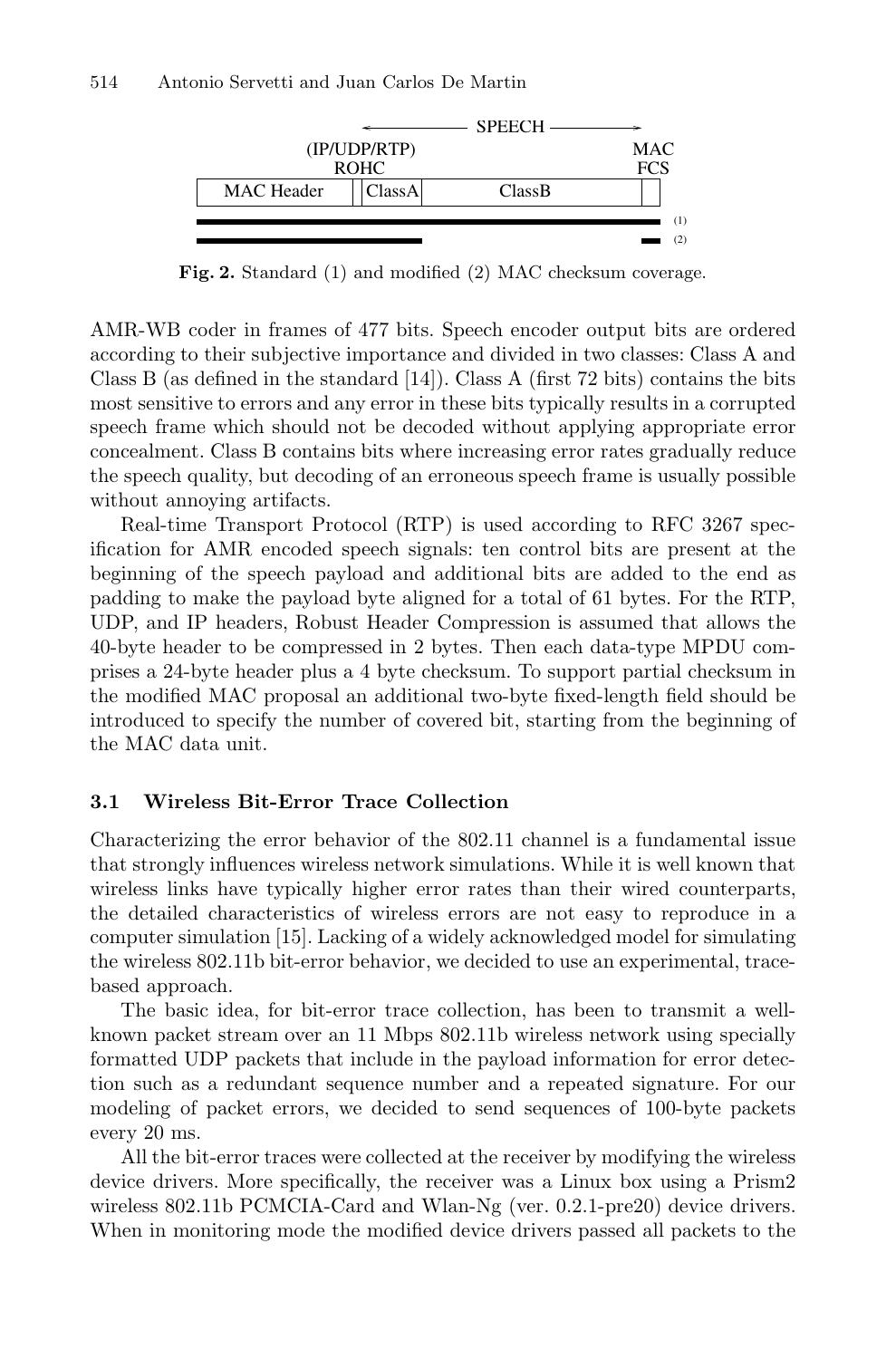

**Fig. 3.** Measured 802.11 error pattern mapped on transmitted speech data. Each line corresponds to a 23.85 kb/s GSM AMR-WB frame (the block on the left represents Class A bits). Erroneous bits are marked as black points.

upper network layers, thus the traces collected at the client by the network sniffer (ethereal ver. 0.10.0a, with libpcap 0.7.2) included successful (i.e., packets with no errors) and unsuccessful (i.e., packets failing the 802.11 standard MAC layer checksum) transmissions.

Due to our interest in analyzing bit errors inside corrupted packets, our traces provided bit-level information about all transmissions by bit-wise comparing sent and received packets. These bit-level traces were analyzed to study the wireless channel error characteristics and then used in the simulations to generate bit errors. Packet losses are simulated by using non overlapping windows on the bit error traces: any window with one or more errors (in the checksummed bits) is classified as a lost packet.

The bursty nature of the wireless channel is visible in Figure 3, where part of a trace is illustrated and bit errors are represented by black boxes. Error bursts clearly appear as bit sequences with errors at their ends but that allow few corrected bits within them. Bit-level errors are, in fact, a consequence of errors in decoding symbols of the Complementary Code Keying (CCK) modulation scheme used for the 11 Mbps data rate, where each symbol represents 8 bits of information. Thus, assuming a sequence of at least nine correct bits as a burst delimiter, the burst length distribution for an entire trace is as in Figure 4. The plot confirms what is already noticeable in Figure 3, the vast majority of bit error bursts last from 13 to 16 bits.

#### **3.2 Results**

MPDU transmission is simulated between two wireless 802.11 hops. Packet loss and corruption are modeled using the collected bit error traces and retransmissions are scheduled based on the error detection technique under examination. Corrupted speech frames are decoded as is without further processing by the AMR-WB decoder, lost frames are concealed as defined in the standard [16]. Perceived quality results are expressed my means of the objective quality measure given by the PESQ-MOS. Speech samples have been taken from the NTT Multilingual Speech Database. We chose 24 sentence pairs spoken by 2 English speakers (male and female). 9600 packets are transmitted in the simulations for a total of 192 seconds of speech.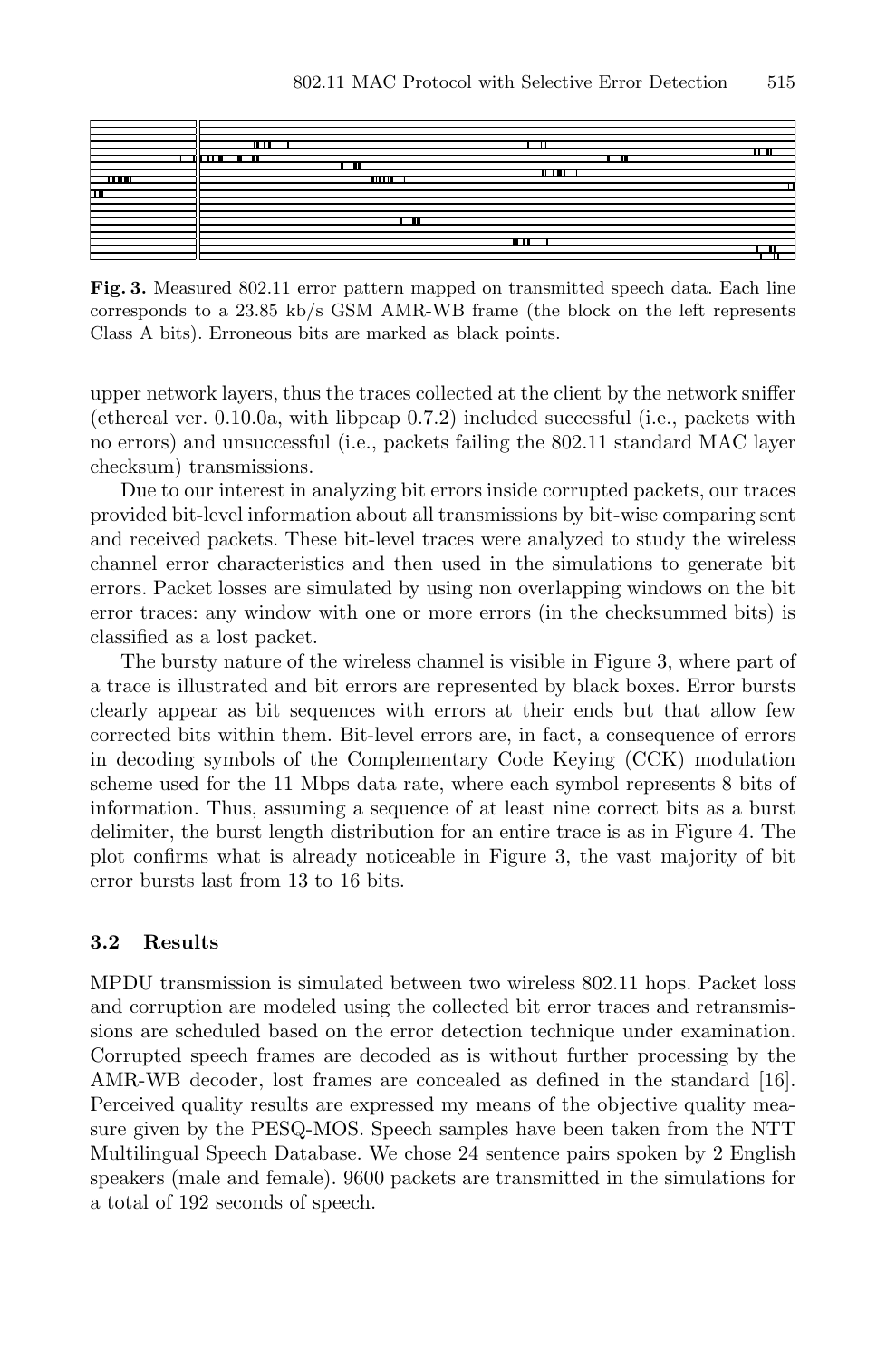

**Fig. 4.** Cumulative distribution and probability density function for burst error lengths in a trace. Mean burst length is 14.81 bits. An error burst begins and ends with an error and does not contain more than eight consecutive correct bits.

In the first simulation scenario two error detection strategies with different data coverage (see Figure 2) are tested without any link-level retransmission: the standard MAC checksum technique drops packets wherever a bit error occurs, while the modified MAC with partial checksum forwards packets only if errors occur in the perceptually least important part of the speech payload. Figure 5 presents the simulation results in terms of lost and corrupted packets *(top)* and objective speech quality *(bottom)* for different error traces. The percentage of lost frames is not always proportional to the bit-error rate because of the nonuniform nature of wireless errors, i.e., for the same BER, a lower number of packets is lost if bit errors have a higher burstiness. However, with selective error detection the percentage of lost frames is consistently lower. The PESQ score of the corresponding decoded speech also confirms that, for the scenarios under consideration, it is better to receive and decode partially corrupted packets than to lose them altogether. Improvements that range from 0.2 to 0.5 on the PESQ-MOS scale are clearly noticeable, proving modified MAC checksum particularly efficient at high error rates. This quality gain is motivated by the presence of a great number of bits only lightly sensitive to errors in the speech frame.

In the second simulation scenario, see Figure 6, a maximum of three retransmissions are allowed: the two techniques under analysis present different loss behavior *(top)* and quality *(middle)* , but also different number of retransmissions *(bottom)* given a particular BER. The modified MAC with partial checksum on speech data reduces the network load because in case of slightly corrupted packets it does not require a retransmission but forwards them to the next hop. Accepting a damaged packet proves to be a better solution than relaying on another uncertain transmission (especially at high bit error rates), provided that the most sensitive speech bits are correct and useful. The benefits are twofold: the perceived speech quality at the receiver is significantly increased, 0.3 on the MOS scale with 8% of packet losses, and the channel utilization due to retransmissions is roughly reduced by one third, with also positive effects on the end-to-end delays.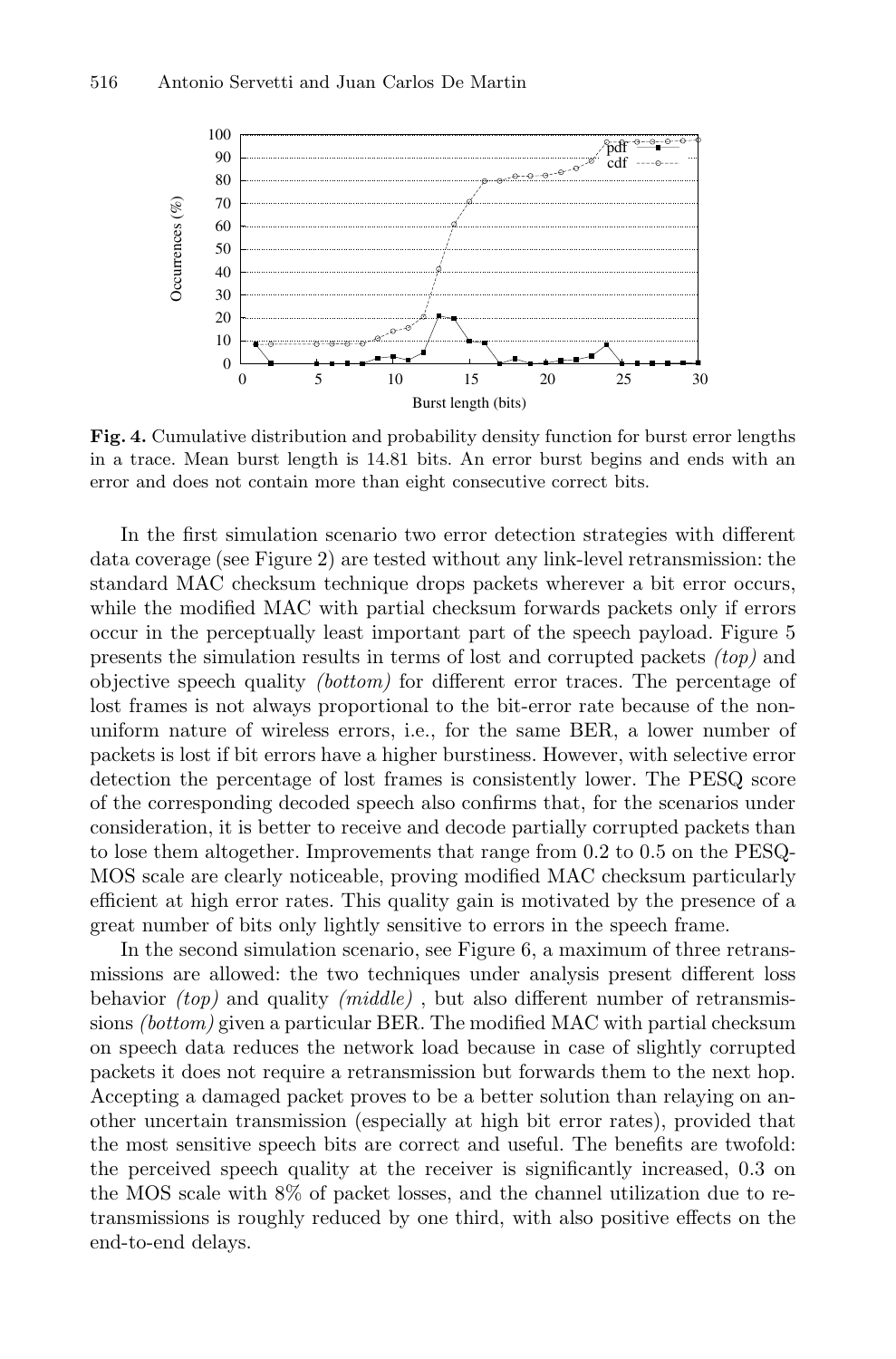

**Fig. 5.** Performance in terms of packet loss rate *(top)* and PESQ score *(bottom)* of IEEE 802.11 GSM AMR-WB speech transmission at 23.85 kb/s, with standard and modified MAC checksum, for different bit error rates. Link-level retransmissions are disabled.

# **4 Conclusions**

A selective error detection technique to enhance the IEEE 802.11 link-layer effectiveness in supporting QoS sensitive speech communications has been presented. Since speech decoders can often deal with corrupted frames better than with lost ones, the standard 802.11 MAC-level error detection on the whole packet has been limited to the most perceptually sensitive bits of a speech frame. Retransmissions are then not required when bit errors occur outside the checksum coverage, on the assumption that they will result in only minor distortion. Full and partial checksum strategies have been simulated using 802.11b bit-error traces measured in different scenarios. Speech transmission shows a clear quality improvement if error detection is applied only to the most sensitive part of the payload. Furthermore, the proposed error detection technique also reduces end-to-end delays and network load, since successful packet delivery requires, on average, less retransmissions.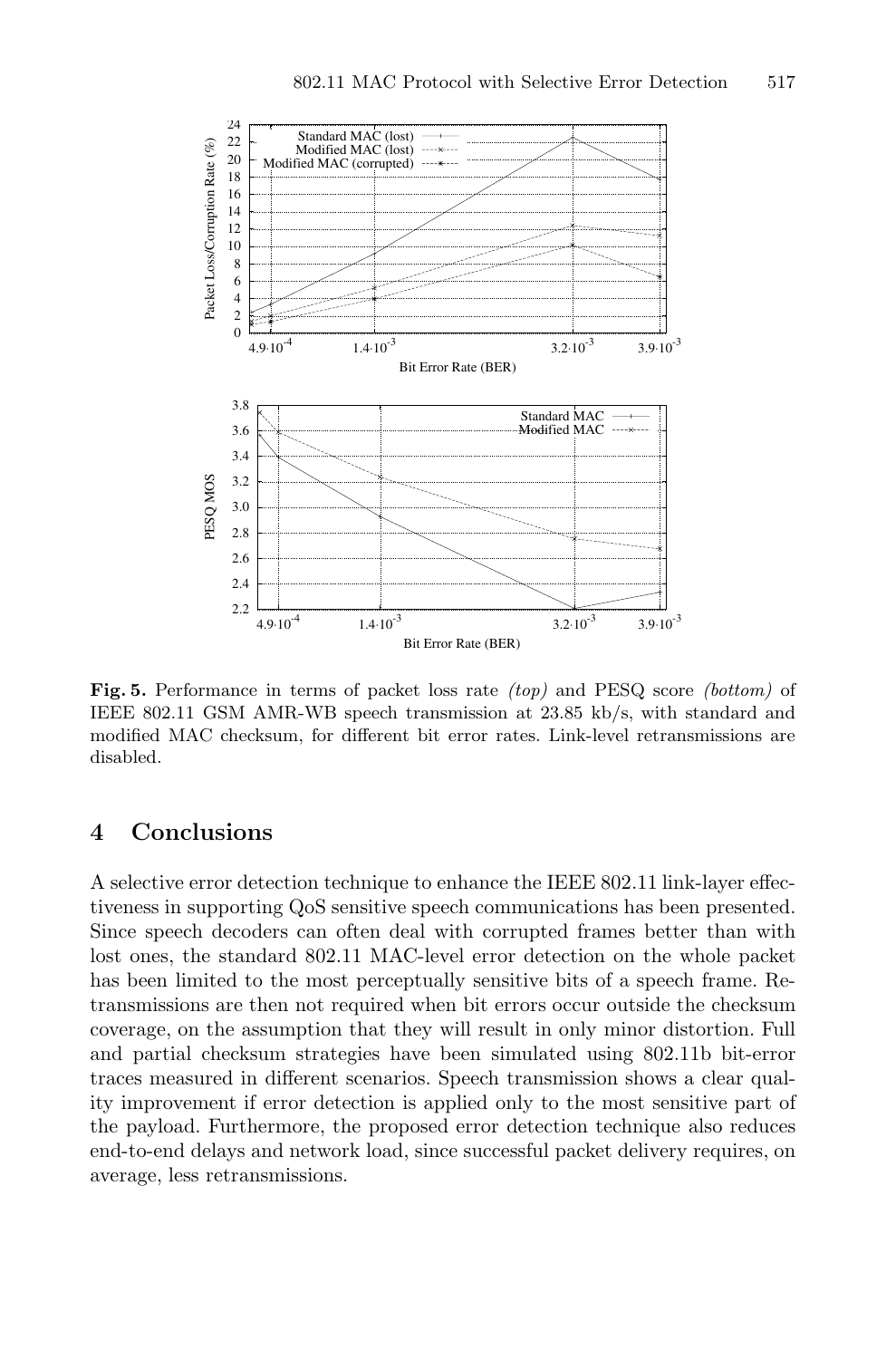

**Fig. 6.** Performance in terms of packet loss rate *(top)*, PESQ score *(middle)* and average number of retransmissions *(bottom)* of IEEE 802.11 GSM AMR-WB speech transmission at 23.85 kb/s, with standard and modified MAC checksum, for different bit error rates. The maximum number of link-level retransmissions is set to three.

# **References**

- 1. ISO/IEC: Wireless LAN medium access control (MAC) and physical layer (PHY) specifications. ANSI/IEEE Std 802.11 (1999)
- 2. Swaminathan, K., A.R. Hammons Jr., Austin, M.: Selective error protection of ITU-T G.729 codec for digital cellular channels. In: Proc. IEEE Int. Conference on Acoustics, Speech, and Signal Processing, Atlanta, Georgia, USA (1996) 577– 580